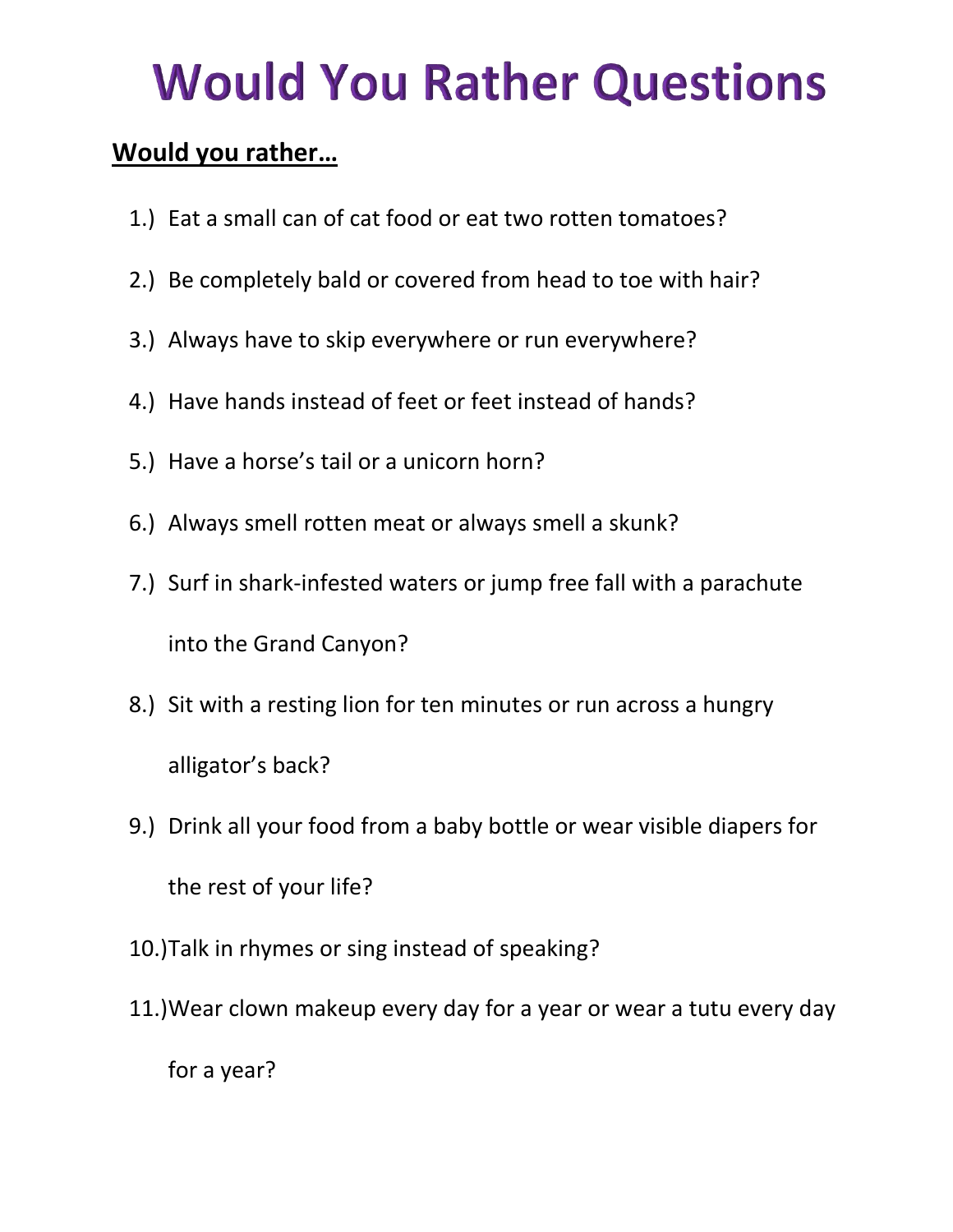- 12.)Not be able to wash your hands for a month or not be able to wash your hair for a month?
- 13.)Always have a booger in your nose that moves when you breathe in and out or have a piece of food stuck in between your two front teeth?
- 14.)Play video games or play outside?
- 15.)Have unlimited amount of chips or candy?
- 16.)Have cookies or cake?
- 17.)Eat tacos or pizza for the rest of your life?
- 18.)Never eat your favorite food for the rest of your life or only be

allowed to eat your favorite food for the rest of your life?

19.)Never have to brush your teeth again or never having to take a

bath or shower again?

- 20.)Eat a dead bug or a worm?
- 21.)Go to school for only four months in the winter and have the rest of the year off or go to school in the summer and have the rest of the year off?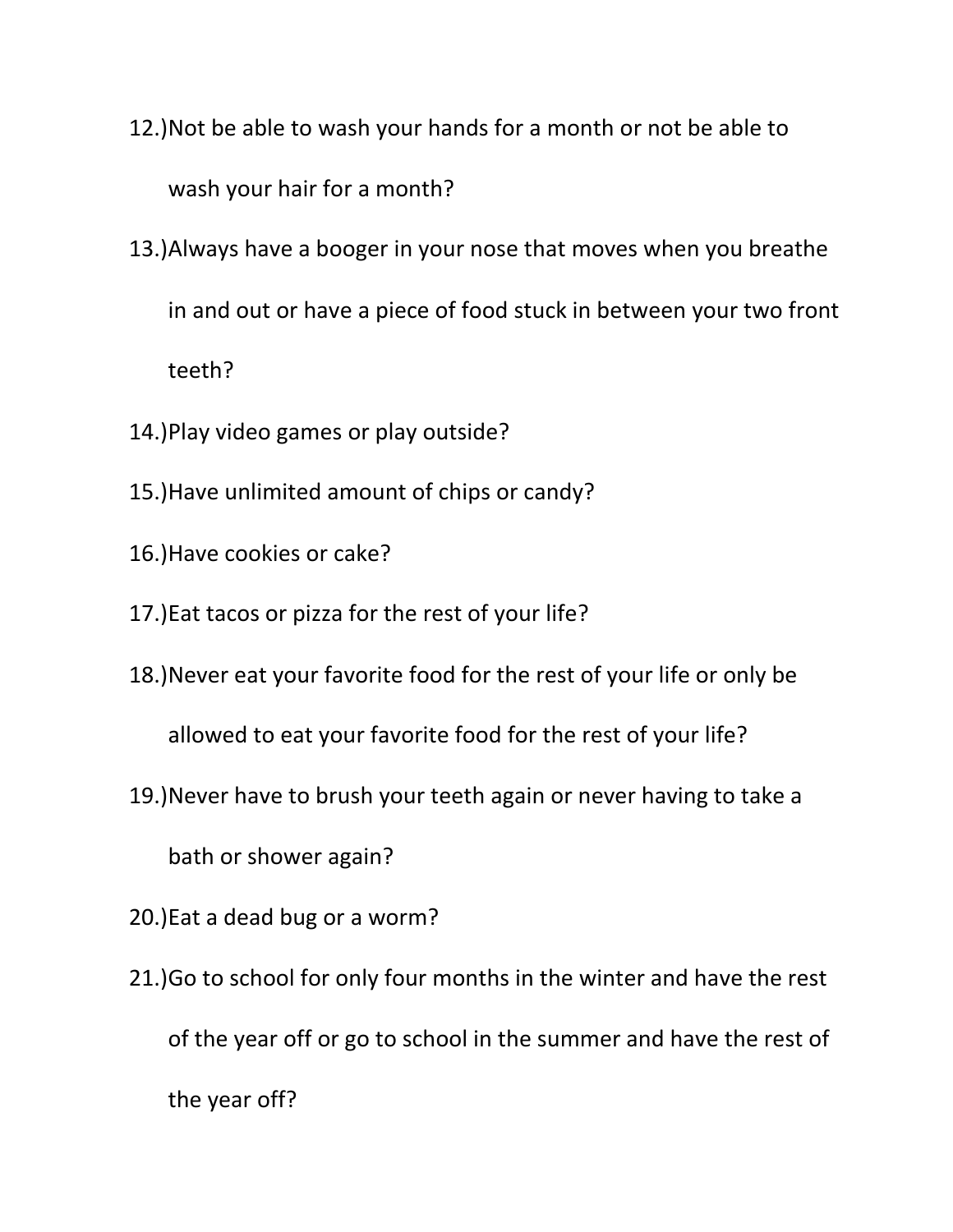22.)Be the most intelligent kid in school and make awesome grades or

be the most popular kid in school and make poor grades?

- 23.)Set the table for dinner or clean up after dinner?
- 24.)Get up very early or stay up very late?
- 25.)Jump into a pool of chocolate pudding or a pool of mud?
- 26.)Have a dog or a cat as a pet?
- 27.)Sneeze cheese or have your tears be chocolate flavored?
- 28.)Have 500 spiders in your bedroom or 1,000 grasshoppers in the rest of your house?
- 29.)Live in an amusement park or a zoo?
- 30.)Lie to your parents or lie to your best friend?
- 31.)Use your computer for a month or not eat junk food for a month?
- 32.)Live in Narnia or go to school at Hogwarts?
- 33.)Have only two close friends or many acquaintances?
- 34.)Be known as the best student in your school or be the captain of one of the sports teams?
- 35.)Sing instead of speaking or dance everywhere you went?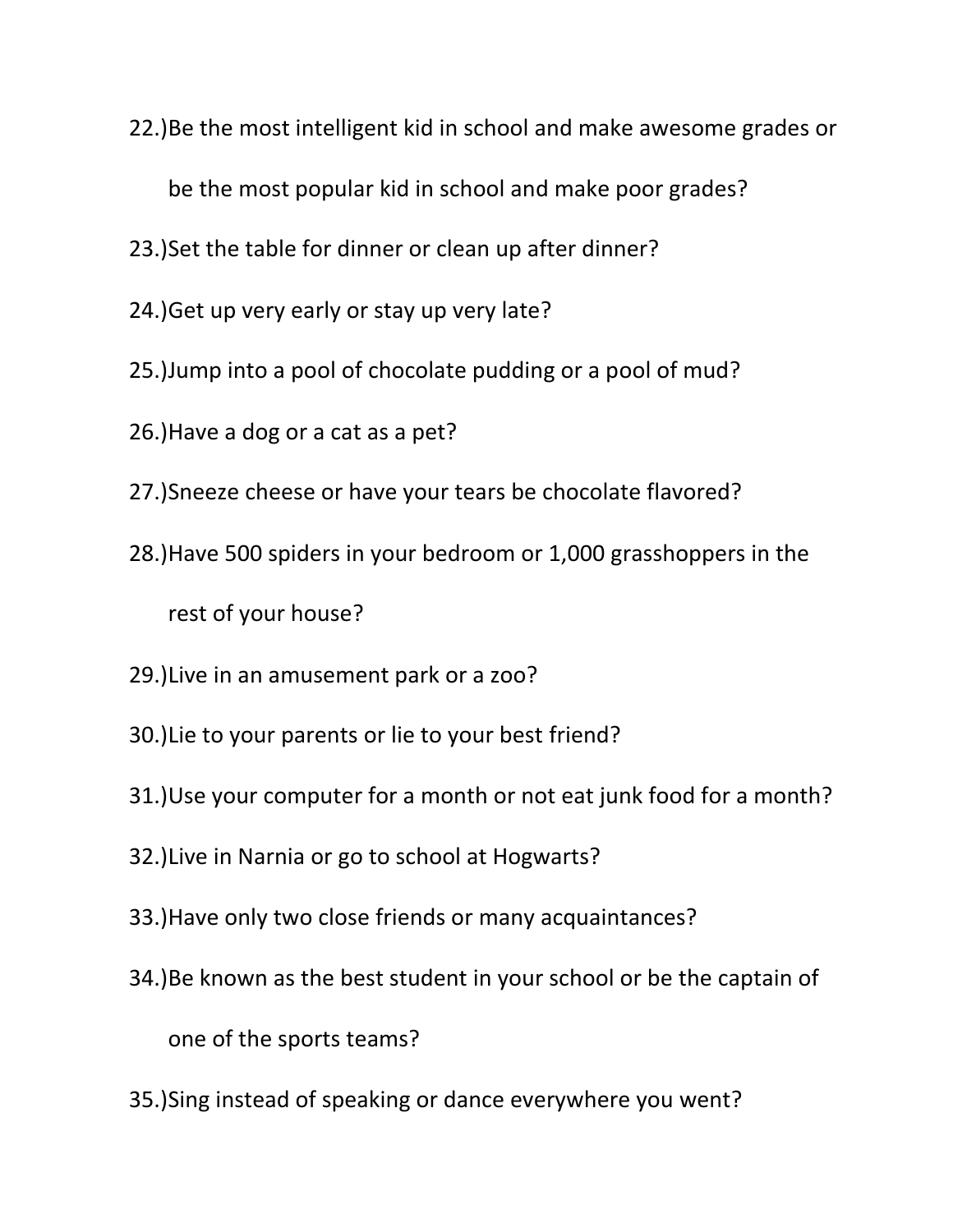36.)Be the star basketball player on your school's losing team or sit on

the bench all season with your school's winning team?

- 37.)Have bad breath or bad body odor the entire day?
- 38.)Be very short or very tall?
- 39.)Eat a small can of dog food or six over-ripe bananas?
- 40.)Eat a bowl of worms or a live frog?
- 41.)Live without your phone for two weeks or your computer for a month?
- 42.)Be the teacher of your school or the janitor?
- 43.)Be invisible or be able to fly?
- 44.)Lose your ability to speak or have to say everything you are

thinking?

- 45.)Live on a planet or beneath the sea?
- 46.)Have to listen to music all the time or not able to listen to music at all?
- 47.)Have lived one hundred years in the future or one hundred years in the past?